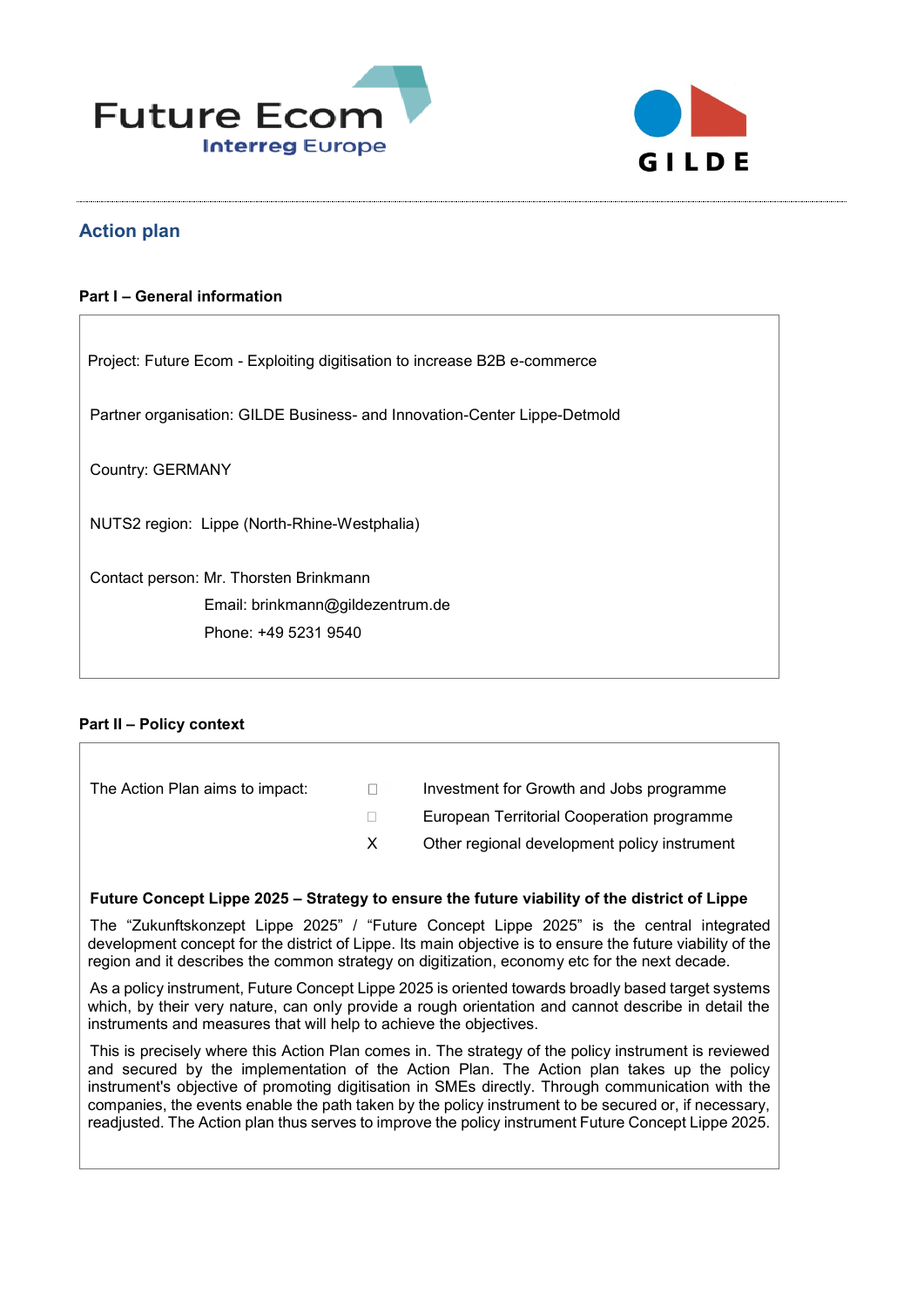### **Part III – Details of the actions envisaged**

## **ACTION: Toolbox for the path to digital transformation**

### 1. **The background**

At all interregional exchange meetings, valuable insights were gained for the policy instrument "Future Concept Lippe 2025". These will be transferred to the SMEs in Lippe over the next two years. Of particular relevance for the companies in Lippe is the development of Global B2B Ecommerce and the area of E-Sales & Marketing. At the project meetings in Finland, Greece and Denmark, various trading platforms were presented, practical examples of companies were presented and it was shown which conditions have to be fulfilled for platforms to be successful. Impressive and an example for development possibilities of the trade in Lippe was also the company example from Greece about the application possibilities of geo-fencing.

Inspiring for the future concept Lippe 2025 were also the presentations of blockchain technology for the logistics sector. Blockchain will introduce new developments for e-procurement. Our aim is to make the knowledge gained in Finland in this area available to the companies in Lippe.

Although we ourselves are working on the topic of Smart Production within the framework of our consortium, we have received valuable information on this field of action from our project partners during the meetings. In Greece, the company Centaur presented the possibilities of Building Information Modeling BIM for structural engineering, the construction industry and architects. These economic sectors have a very high priority in Lippe.

The action plan developed will provide a substantial and practical concept for promoting the implementation of digitisation in SMEs in the Lippe district. The results will make it possible to improve regional strategies and policies and to develop tailor-made support programmes for specific target groups and topics.

The policy instrument of the district of Lippe (Zukunftskonzept Lippe 2025) is divided into 10 key objectives: Digitisation, economy, work, education, mobility, health, family, participation, village development and environment). The action plan pays tribute to the first three of these key objectives. To achieve these key objectives, the district of Lippe intends to establish an innovation network for small and medium-sized enterprises (SMEs).

The main focus of the innovation network is the topic of digitisation. Smaller companies in Lippe in particular run the risk of losing touch in the course of the digitisation of business processes. SMEs must be taught how they can adapt their own business model to digitisation. To this end, good examples from other companies must be made available to them. The action plan supports this project and provides practical tools that were gained during phase 1 of Future Ecom in the participating partner regions.

# 2. **Action**

This action plan influences the policy instrument of the district of Lippe by describing measures which serve to achieve the objectives associated with the policy instrument and to operationalise the objectives, some of which are very general. The influence of the action plan on the policy instrument does not necessarily mean that parts of the policy instrument are subject to extensive change. Rather, it is to be expected that the action plan will lead to a fine-tuning of the system of objectives and that the previously broadly based objectives will be supplemented by a more differentiated system of objectives.

The action plan offers the opportunity to use the instruments and measures described here as prototypes in the implementation and further development of the policy instrument and to subsequently roll out the best practices experienced here more widely through the economic development of the Lippe district: The aim here is to scale the concepts and methods proven in the toolbox on a regional basis and to implement them successfully throughout Lippe in the long term.

Above all, the Lippe District Economic Development Department is the decisive player in spreading the relevant toolbox-instruments in the region (for example, through various events) and communicating measures specifically to SMEs, which can then be implemented directly on site. The strategic goal is to ensure that the various instruments in the toolbox are permanently anchored in a larger scale and integrated into the service spectrum of the district economic development department for SMEs in the long term.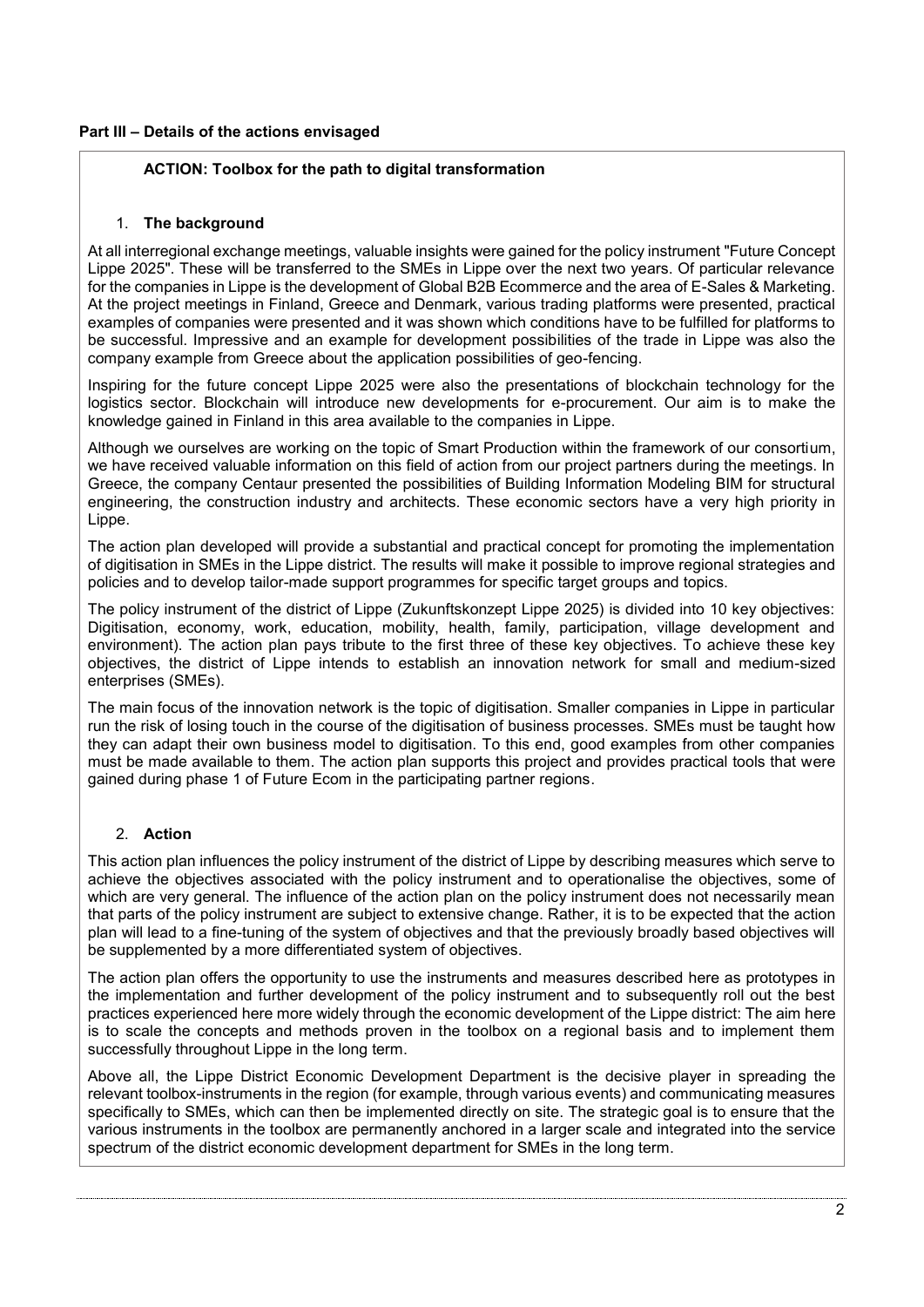The toolbox contains various instruments which are intended to contribute to raising the awareness and qualification of SMEs in Lippe with regard to the effects of digitisation on the current and future development of e-commerce. The instruments are divided into three groups:

- Visit of 3 demonstration plants:

Companies in Lippe will gain an insight into the practical work of organisations offering services to SMEs that want to change their business model with the help of digitisation. Offered are visits in the surroundings of the district of Lippe, e.g. to the Founders Foundation in Bielefeld and Garage 33 in Paderborn, but also possibilities to use the Smart Factory OWL in Lemgo. With these organisations, companies can develop ecommerce solutions (Founders Foundation and Garage 33) or have their ecommerce approach tested (Smart Factory OWL).

### - 2 expert talks:

Expert talks on selected topics are organized and offered to SMEs. An expert talk is planned with Bitcoin Deutschland AG in Herford. This will focus on the significance of the block chain for e-procurement and the relevance of Bitcoin for future payment transactions. A further technical discussion will be held with Innocent OWL in Paderborn. Here the focus will be on the question of what effects the platform economy has for SMEs and how these companies can use e.g. IoT platforms.

#### - 2 Excursions

Good business practice is particularly important for SMEs. Smaller companies are often inspired by them. It is therefore important to show SMEs practical e-commerce solutions via excursions. The company examples will be related to the field of Smart Production in one case and to e-sales and marketing in the other. The selection of the company examples will be done in the project phase 2

### 3. **Players involved**

- County of Lippe (County Administration)
- Technical University OWL
- Chamber of Industry and Commerce IHK Lippe zu Detmold
- Chamber of Trade HWK OWL (Craft Trades Association OWL)
- InnoZent OWL (Innovation Network OWL)
- Weidmüller Interface (Company)

The district of Lippe is responsible for the policy instrument "Future Concept Lippe 2025". Representatives of the district of Lippe are intensively involved in the implementation of the project, as the district of Lippe is to implement the contents of the Action Plan. Together with the project partner GILDE, the district of Lippe (Economic Development Department) will plan the measures defined in the Action Plan and offer them to the target group of SMEs.

The Technical University TH OWL has scientific know how and establishes the connection to the Smart Factory OWL. The Smart Factory OWL enables companies to develop and test new ecommerce solutions.

The IHK Lippe and the HWK OWL transport the offers of the Action Plan to the companies. They are important partners to get a strong response from the companies.

InnoZent OWL represents an organisation with a strong expertise in platform economies and is therefore an important partner for the expert discussions.

Weidmüller is involved as a company in the development of the Action Plan. In addition to the participating Chamber of Industry and Commerce and the HWK, this is intended to ensure that the contents of the Action Plan are relevant to practice. Weidmüller will also be available as a good example of digitisation and ecommerce in the context of the planned excursions.

### **4. Timeframe**

The Action Plan will be implemented in semesters 5 to 8. According to the existing planning in the period 01.08.2020 to 31.7.2022. A total of at least 7 events are planned, two in 2020, three in 2021 and again two in 2022.